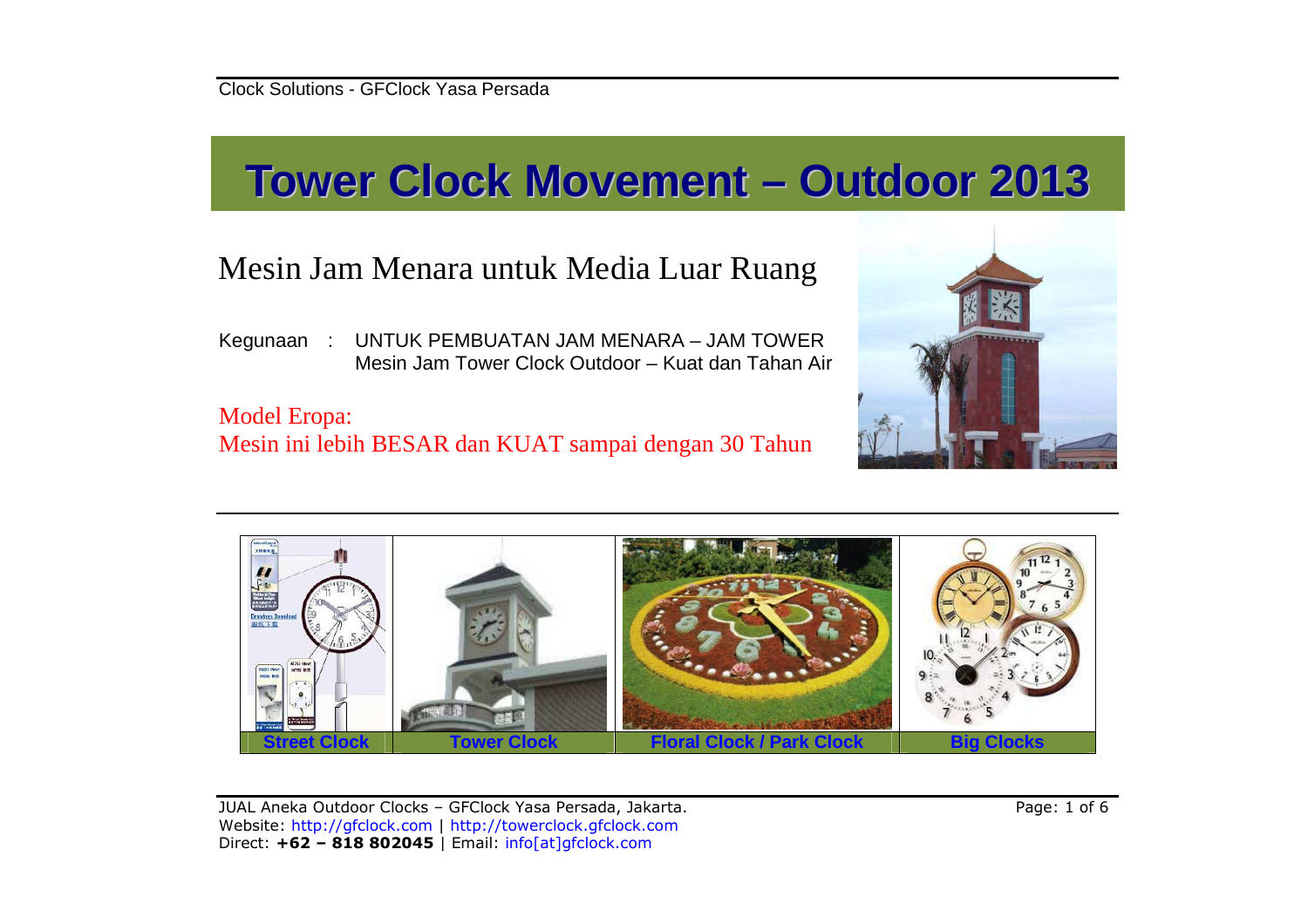Clock Solutions - GFClock Yasa Persada

### **Contents**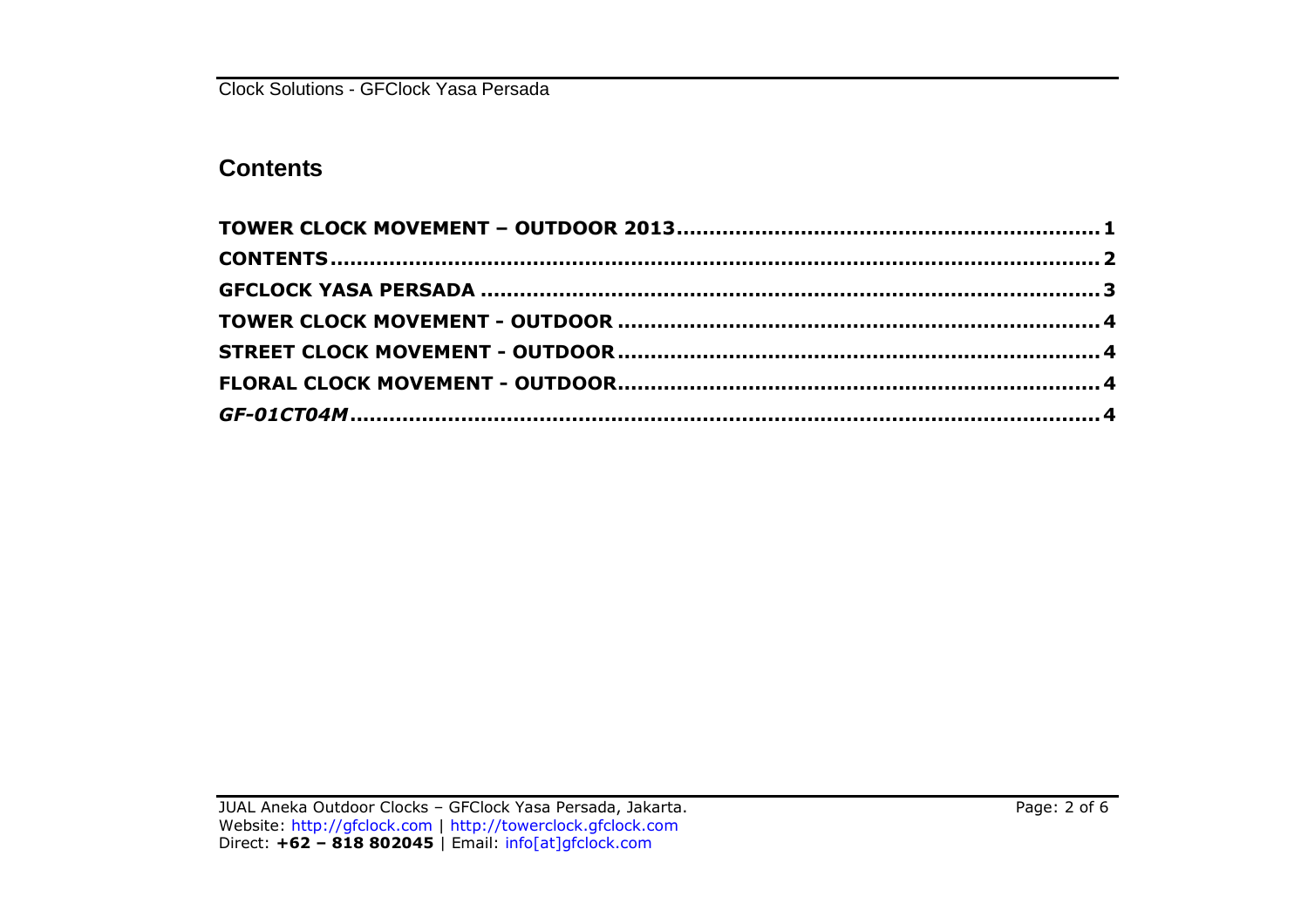Clock Solutions - GFClock Yasa Persada

#### **GFClock Yasa Persada**

| Website  |                           | http://www.gfclock.com                                                                                       |                | Blackberry: 2880ECDC<br>29B48D7C                 |  |  |  |  |  |
|----------|---------------------------|--------------------------------------------------------------------------------------------------------------|----------------|--------------------------------------------------|--|--|--|--|--|
|          |                           |                                                                                                              | Contact<br>HP. | : MR.ANGGONO BASUKI<br>$: 0818 - 802045$         |  |  |  |  |  |
| Fax      |                           | $: +62-21-79170265$                                                                                          | YM             | : baszuky@yahoo.com                              |  |  |  |  |  |
| Phone    |                           | +62-21-79170265<br>+62-21-98529616                                                                           | E-mail<br>MSN  | $:$ anggono@gfclock.com<br>: baszuky@hotmail.com |  |  |  |  |  |
|          |                           | Telp. +62-828-7790027                                                                                        |                |                                                  |  |  |  |  |  |
| Workshop |                           | Jl. Masjid Alfajri No.11/44 Pejaten Barat – Pasar Minggu<br>Jakarta Selatan 12510                            |                |                                                  |  |  |  |  |  |
|          |                           | Telp. +62-21-7975555 Ext.6049                                                                                |                |                                                  |  |  |  |  |  |
| Office   | $\mathbb{Z}^{\mathbb{Z}}$ | Graha Mobisel 1 <sup>st</sup> Floor<br>Jl. Mampang Prapatan Raya No.139 - Jakarta Selatan 12740              |                |                                                  |  |  |  |  |  |
|          |                           | Telp. +62-21-41518840; 70978302                                                                              |                |                                                  |  |  |  |  |  |
| Showroom | $\sim 100$                | Parkir Masjid Jami Al-Fajri<br>Jl. Masjid Alfajri No.17 Pejaten Barat - Pasar Minggu - Jakarta Selatan 12510 |                |                                                  |  |  |  |  |  |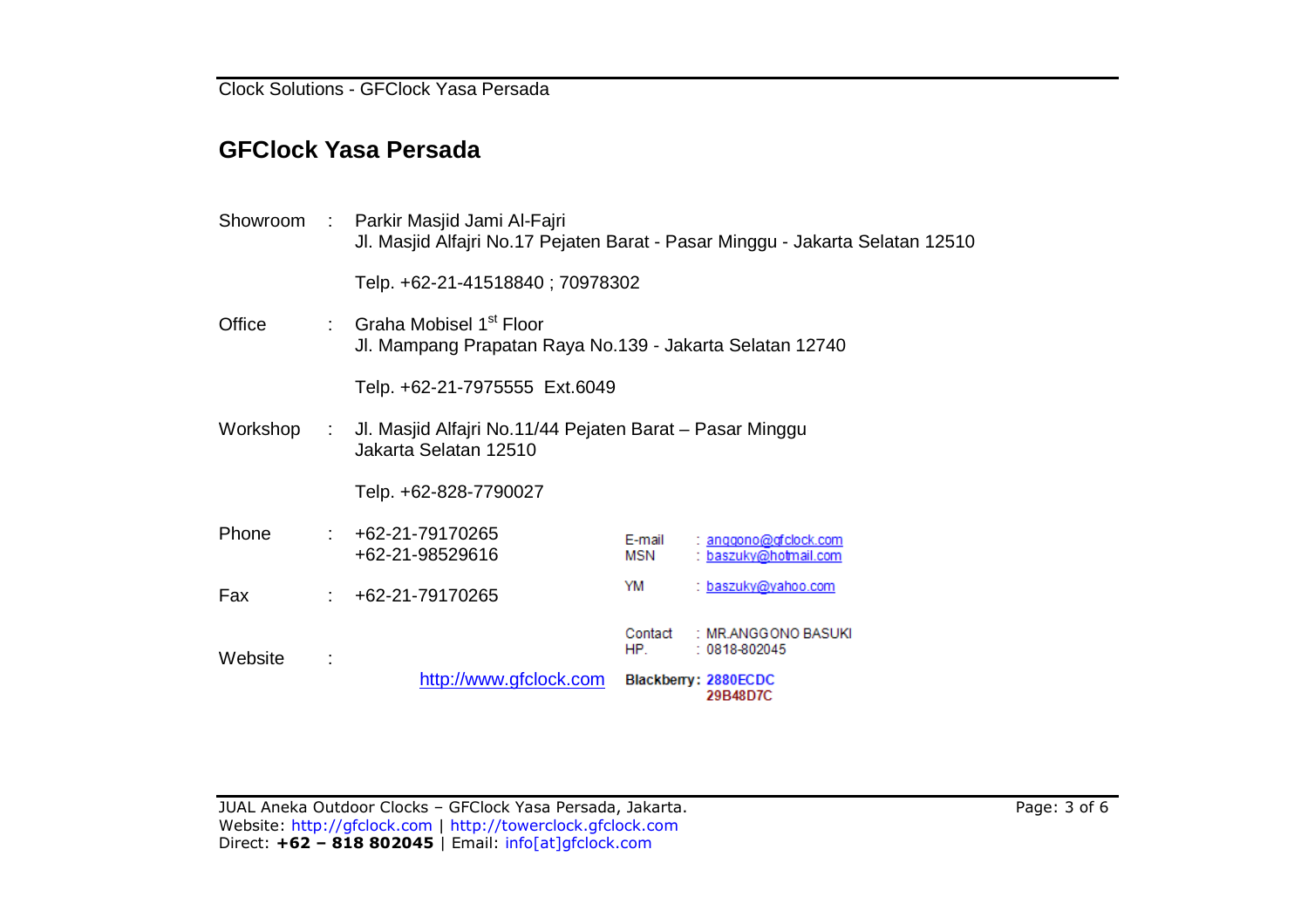Clock Solutions - GFClock Yasa Persada

**TOWER Clock Movement - Outdoor STREET Clock Movement - Outdoor FLORAL Clock Movement - Outdoor GF-01CT04M**

**Clock Movement** 







**Tersedia Mesin Jam Tower Outdoor clock diameter 1 Meter sampai 12 Meter Juga Pembangunan Floral Clock Outdoor diameter 4 Meter sampai 30 Meter Mengerjakan Pembuatan Street Clock diameter 80 cm sampai dengan 120 cm**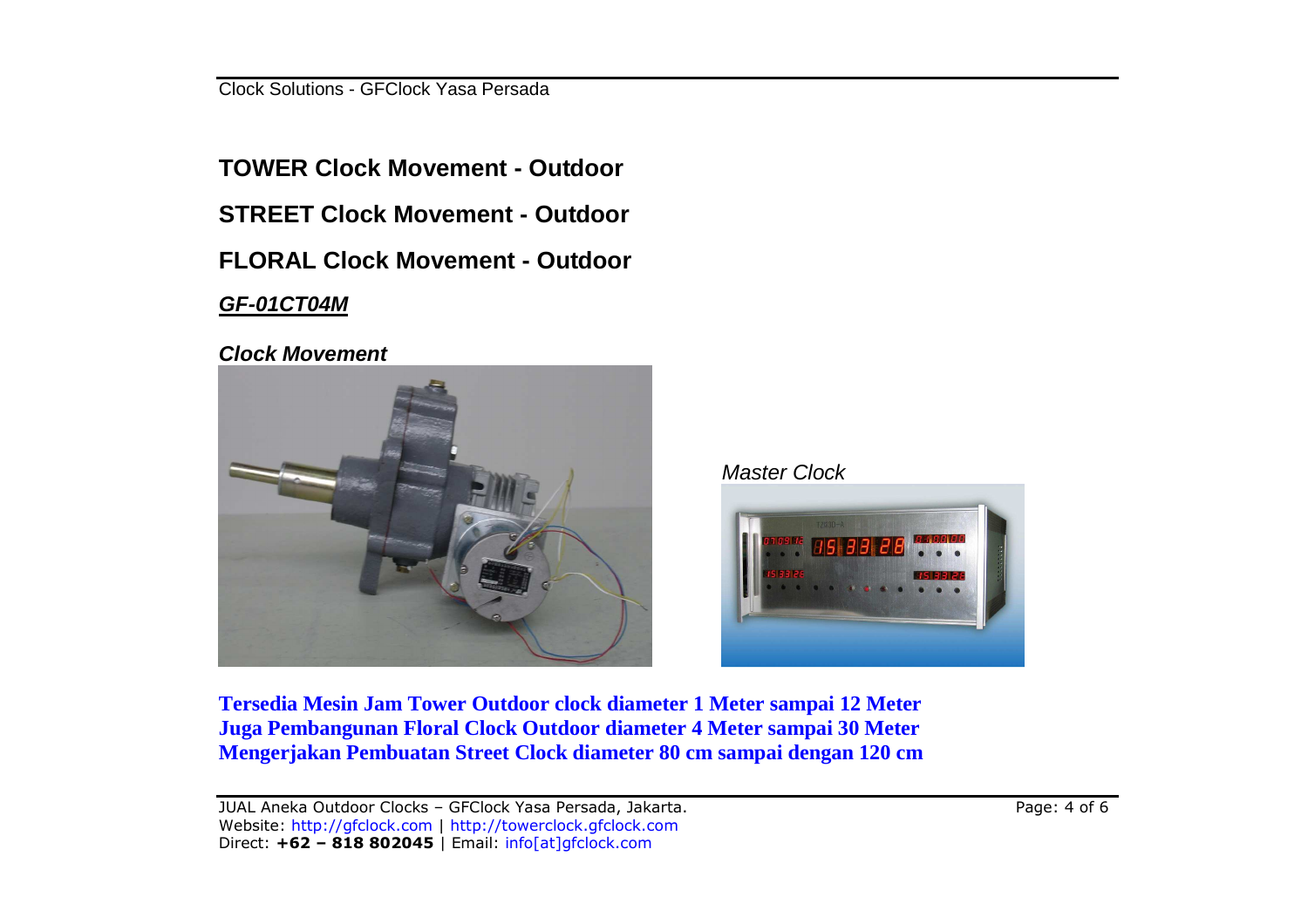#### **Table Quotations**

| <b>Style</b>                        | <b>Product</b><br><b>Name</b>             |         | <b>Size</b>                  | Q'ty       | <b>Material</b>          | <b>Package</b>                                                | <b>Life limited</b> |  |  |
|-------------------------------------|-------------------------------------------|---------|------------------------------|------------|--------------------------|---------------------------------------------------------------|---------------------|--|--|
| Europe<br>modern                    | <b>Tower Clock</b><br><b>Floral Clock</b> |         | <b>4M</b><br><b>Diameter</b> | 1sides     | metal<br>and PC<br>board | Special<br>wooden<br>case                                     | above 30 years      |  |  |
| Part No                             |                                           | $Q'$ ty | unit                         | <b>USD</b> | Total(USD)               | <b>Note</b>                                                   |                     |  |  |
| system                              | Master clock                              |         | Set                          |            |                          | control and adjust the clock                                  |                     |  |  |
| Time drive system                   |                                           | 1       | Set                          |            |                          | standard control the slave clocks to work                     |                     |  |  |
| Clock movement                      |                                           | 1       | Set                          |            |                          | Mechanical and Electrical movement and drive by Stepper Motor |                     |  |  |
| Hands                               |                                           | 1       | Set                          |            |                          | two hands for Minute and Hour                                 |                     |  |  |
| <b>Dials</b>                        |                                           | 1       | Set                          |            |                          | ROMAN, ARABIC, MARKER with minute scale by Metal              |                     |  |  |
| wire                                |                                           | some    |                              | free       | 0                        | different expert cables<br>connect to tower clock movement    |                     |  |  |
| special wooden<br>case for package  |                                           | some    |                              |            |                          | factory make to production                                    |                     |  |  |
| Total Amount: Calls +62 818 8020 45 |                                           |         |                              |            |                          |                                                               |                     |  |  |